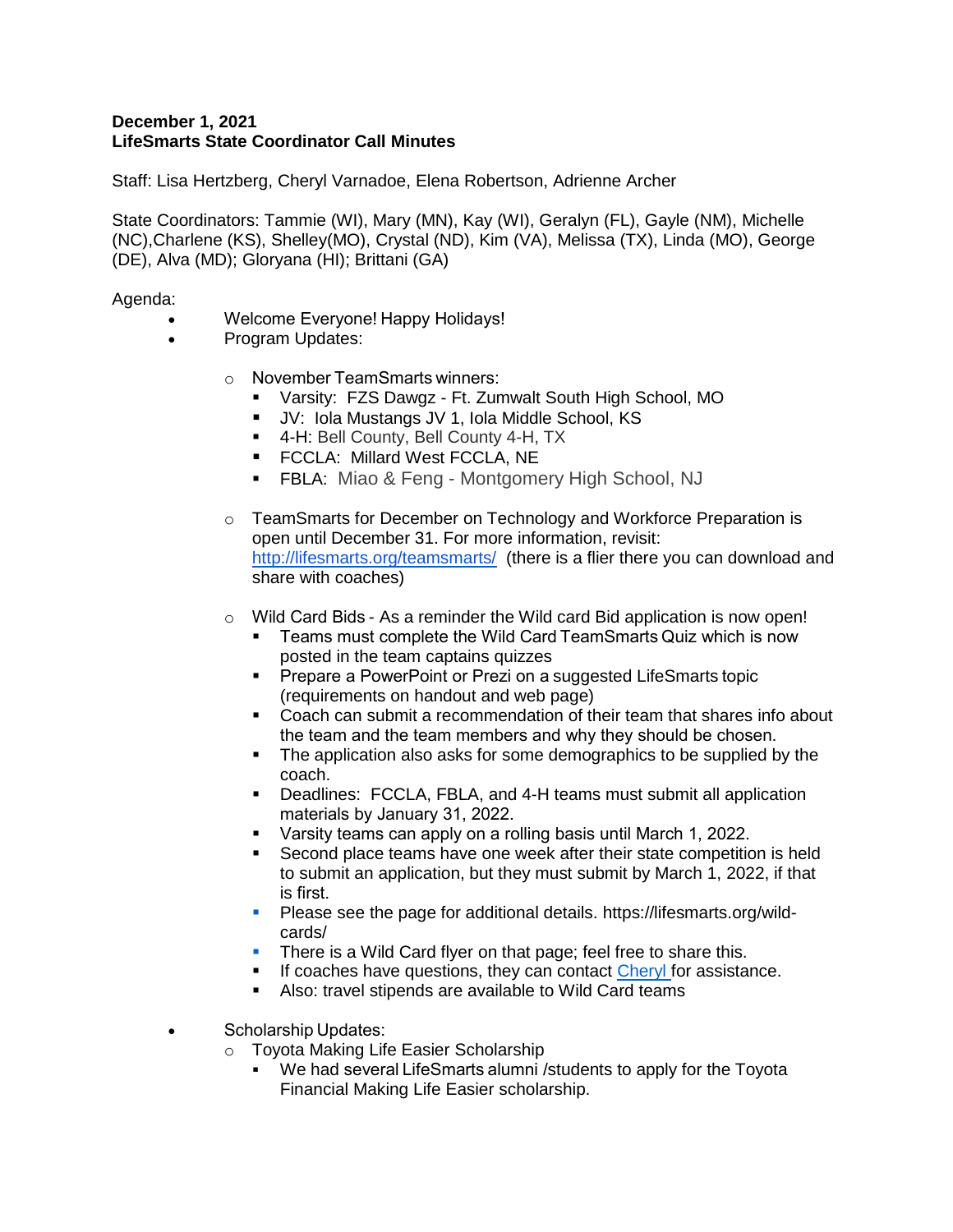- Good luck to all the applicants! Please keep us posted if you hear anything from your coaches about applicants
- o Sarah Weinberg LifeSmarts Memorial Scholarship
	- **Coaches can nominate one graduating senior**
	- <https://lifesmarts.org/sarah/>
	- **Due March 14, 2022**
	- Please share with your coaches
- Funding Update Elena
	- o #GivingTuesday and year-end appeals
		- o This GivingTuesday and End of Year LifeSmarts is raising money specifically to bring underserved students and teams to the LifeSmarts National Event. These funds will allow us to provide travel stipends for teams who cannot otherwise afford to travel to Nationals
		- o A number of Alumni and a few corporate partners have donated to our year-end appeals. We still have a lot to raise to reach our goal to support teams on their way to Nationals. Please feel free to share our donation page with your network:
			- <https://lifesmarts.org/donate>
- Alumni Update Elena
	- o New members added to Alumni Board. Volunteer opportunities; leadership roles
		- o New Members: Christian Casteel, Palmer Casteel, ShuNa Xiao, Natural Taylor
		- o Continuing Members: Kelsey Becker, Evan Wilson, Brady Tappel, Ryan Jerue, Hayley Johnson, Ricardo Soto
	- o Please share opportunities in your state with Elena so that she can send interested alumni your way
	- o Alumni Directory:<https://lifesmarts.org/lifesmarts-alumni-directory/>
	- o Remind your alumni to stay connected via LinkedIn and Facebook groups and by contacting Elena. (elenar@nclnet.org)
- Other competition updates:
	- o FBLA Fall Winners have not been announced yet but will be included in our December SmartStart e-news which arrives Tuesday.
		- Eleven top scoring teams from 11 different states qualified for the LifeSmarts FBLA Challenge live, virtual finals which will be held in May.
		- 118 teams registered and 45 completed the requirements to advance
		- The FBLA / LifeSmarts Spring Challenge will take place January 31- February 25, 2022. 13 lucky teams will qualify to advance.
		- Please encourage FBLA teams to read and abide by the rules as to the number of students on a team and to not wait until the last minute.
	- o FCCLA 16 teams qualified for FCCLA/LifeSmarts Knowledge Bowl at the National Leadership Conference to be held this coming summer.
		- FCCLA has announced the teams and they have been shared via social media. They will also be in our December SmartStart next week.
	- $\circ$  New partnership! We are excited to announce that we will be partnering with BPA – Business Professionals of America.
		- We will keep you informed as this develops but we are excited to work with them and they with us.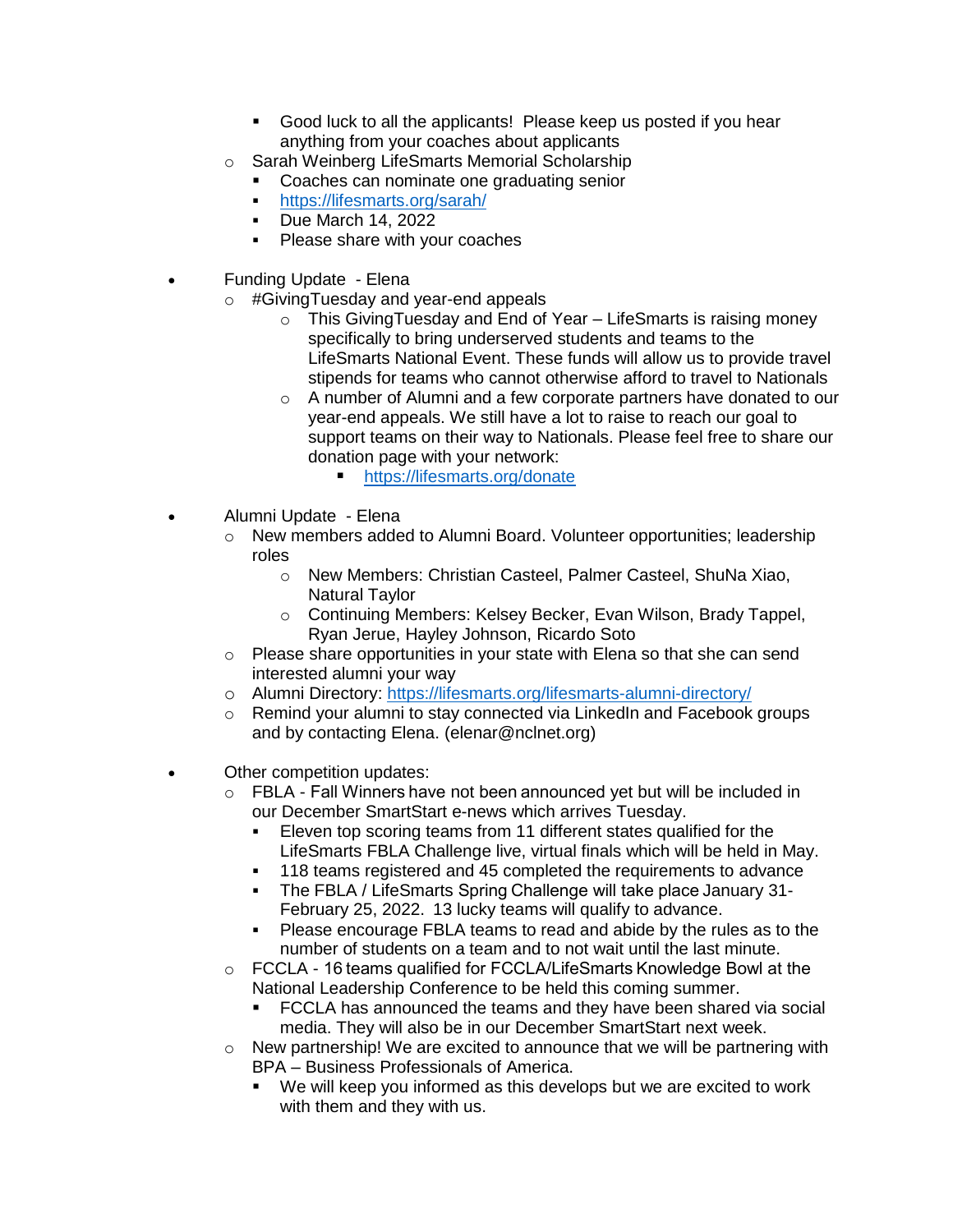- We will be updating our materials to include them ASAP.
- **EXECT** Likely developing a new event with them
- Project Updates Lisa
	- $\circ$  Meta (formerly Facebook) Get Digital more news on this coming in January (focus on privacy and security; piloting with Wild Card teams)
	- o Discover additional tools for students considering post-secondary options (focus on loans and scholarships)
	- o New LifeSmarts U Resume Lesson going online this week
	- o Be Safe, Buy Real Project with UL
	- $\circ$  Please share our other new lessons with your coaches (Intuit Mint and Turbo Tax, Toyota Buying a Used Car and First Generation College Students / Higher Education)
- State Programs:
	- o Please continue to send in updated or new Coordinator bios as we would love to post these.<https://lifesmarts.org/the-lifesmarts-team/>
		- You should have received an email reminder, but anyone can update their bio.
		- **Let Cheryl know if you need assistance or have updates**
	- o State Competitions:
		- Just lacking state competition dates from three states
		- Almost every state page has been updated with 2022 competition dates and details
		- Materials are being developed daily for your state championships
		- We will share these in Dropbox as soon as they are ready. If you need something in advance, let Cheryl know
		- We plan to have these posted in late December (December 22)
		- Communicating with your coaches is key! See example emails you can send out.
		- If you need anything else, please reach out!
	- o Any comments or questions you would like to share from your state?
		- Alva asked about students who had no coach and how they would participate. Parents can serve as the coach and several have done so for various teams in several states.
- Nationals Planning
	- $\circ$  We have been planning for an in-person National LifeSmarts Championship!
		- Dates are Thursday, April 21 Sunday, April 24 in Washington, DC
		- **We have developed preliminary COVID protocols but they are still very** much a work in progress. We currently plan to send these out and post a version soon once they are approved, and update those as needed as the time nears for Nationals.
		- You will receive a copy as soon as we have them finalized/ sharable.
		- Coaches overwhelmingly want in-person this year.
		- We will be unable to host a hybrid competition meaning that we will not have teams competing from home as well as teams competing in-person. We plan to host the event only in-person. While we would like to accommodate those who cannot attend, we simply do not have the manpower, capacity or the budget to run both an in-person and an on-line competition simultaneously.